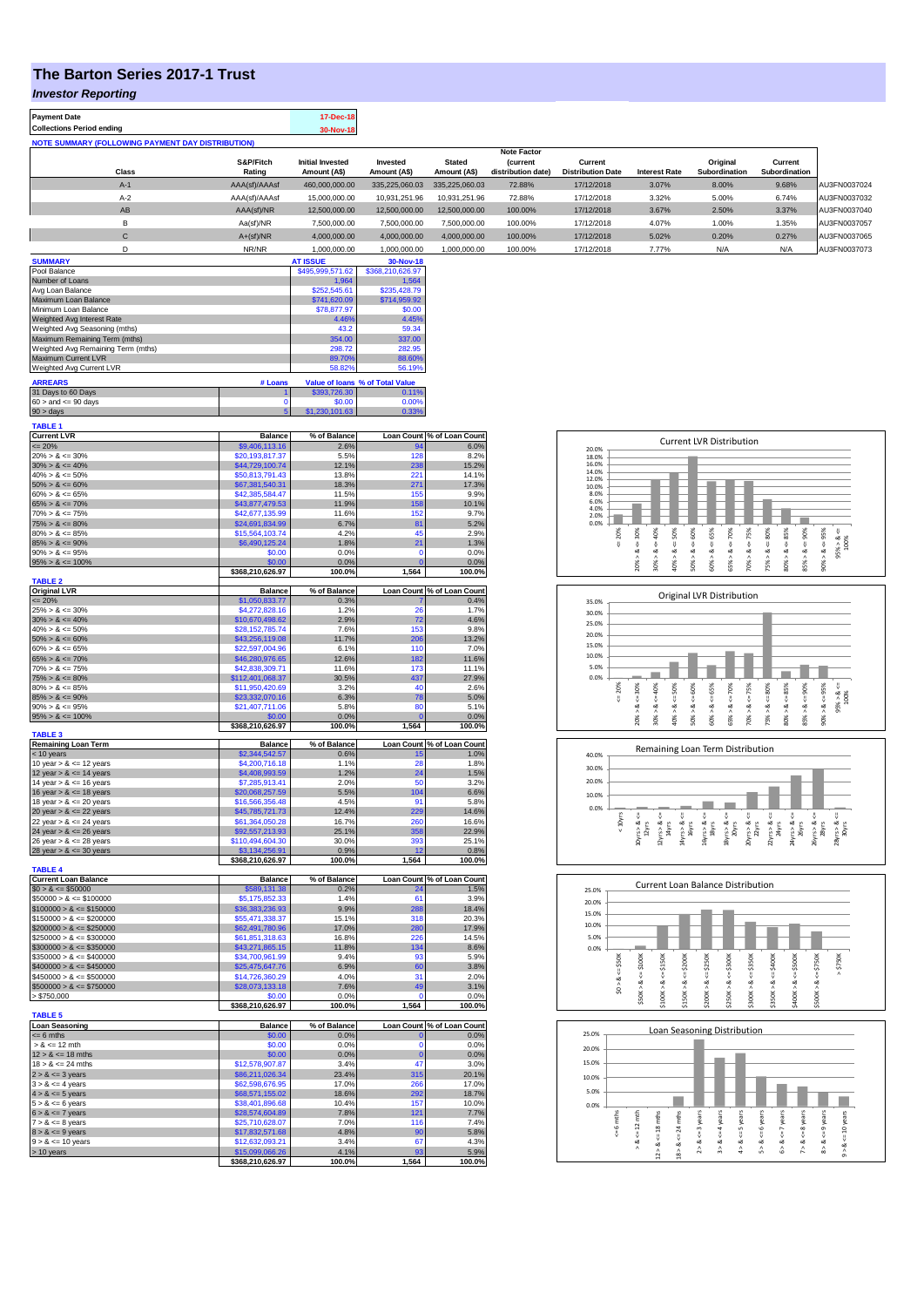## **The Barton Series 2017-1 Trust**

## *Investor Reporting*

| <b>Payment Date</b>                          |                  |                       |                |                            |
|----------------------------------------------|------------------|-----------------------|----------------|----------------------------|
|                                              |                  | 17-Dec-18             |                |                            |
| <b>Collections Period ending</b>             |                  |                       |                |                            |
|                                              |                  | 30-Nov-18             |                |                            |
| <b>TABLE</b>                                 |                  |                       |                |                            |
| Postcode Concentration (top 10 by value)     | <b>Balance</b>   | % of Balance          |                | Loan Count % of Loan Count |
| 2650                                         | \$8,113,907.93   | 2.2%                  | 39             | 2.5%                       |
| 2914                                         | \$6,549,486.37   | 1.8%                  | 19             | 1.2%                       |
| 6210                                         | \$6,406,380.91   | 1.7%                  | 33             | 2.1%                       |
| 5108                                         | \$6,352,387.33   | 1.7%                  | 37             | 2.4%                       |
| 2615                                         | \$6,308,159.56   | 1.7%                  | 26             | 1.7%                       |
| 2905                                         | \$6.239,314.43   | 1.7%                  | 23             | 1.5%                       |
| 2602                                         | \$6,147,717.93   | 1.7%                  | 21             | 1.3%                       |
| 5109                                         | \$5,494,767.50   | 1.5%                  | 20             | 1.9%                       |
| 2617                                         | \$5,462,546.50   | 1.5%                  | 18             | 1.2%                       |
|                                              |                  |                       |                |                            |
| 5095                                         | \$4,370,349.74   | 1.2%                  | 19             | 1.2%                       |
| <b>TABLE 7</b>                               |                  |                       |                |                            |
|                                              |                  |                       |                |                            |
| <b>Geographic Distribution</b>               | <b>Balance</b>   | % of Balance          |                | Loan Count % of Loan Count |
| <b>Australian Capital Territory</b>          | \$64,650,458.79  | 17.6%                 |                | 15.5%                      |
| New South Wales                              | \$59,121,153.85  | 16.1%                 | 242            | 15.5%                      |
| <b>Northern Territory</b>                    | \$947,307.89     | 0.3%                  |                | 0.3%                       |
| Queensland                                   | \$12,123,667.84  | 3.3%                  | 48             | 3.1%                       |
| South Australia                              | \$151,793,900.68 | 41.2%                 | 729            | 46.6%                      |
| Tasmania                                     | \$745.654.70     | 0.2%                  | ö              | 0.1%                       |
| Victoria                                     | \$9,441,535.49   | 2.6%                  | 34             | 2.2%                       |
| Western Australia                            | \$69,386,947.73  | 18.8%                 | 263            | 16.8%                      |
|                                              |                  |                       |                |                            |
|                                              | \$368,210,626.97 | 100.0%                | 1,564          | 100.0%                     |
| <b>TABLE 8</b><br>Metro/Non-Metro/Inner-City |                  | % of Balance          |                | Loan Count % of Loan Count |
|                                              | <b>Balance</b>   |                       |                |                            |
| Metro                                        | \$287,549,194.53 | 78.1%                 | 1207           | 77.2%                      |
| Non-metro                                    | \$79,739,619.01  | 21.7%                 | 353            | 22.6%                      |
| Inner city                                   | \$921,813.43     | 0.3%                  |                | 0.3%                       |
|                                              | \$368,210,626.97 | 100.0%                | 1,564          | 100.0%                     |
| TABLE <sub>9</sub>                           |                  |                       |                |                            |
| <b>Property Type</b>                         | <b>Balance</b>   | % of Balance          |                | Loan Count % of Loan Count |
| <b>Residential House</b>                     | \$337,609,692.22 | 91.7%                 | 1424           | 91.0%                      |
| Residential Unit                             | \$27,737,363.12  | 7.5%                  | 128            | 8.2%                       |
| Rural                                        | \$201,196.75     | 0.1%                  | 1              | 0.1%                       |
| Semi-Rural                                   | \$0.00           | 0.0%                  | 0              | 0.0%                       |
|                                              |                  |                       |                |                            |
| <b>High Density</b>                          | \$2,662,374.88   | 0.7%                  | 11             | 0.7%                       |
|                                              | \$368,210,626.97 | 100.0%                | 1,564          | 100.0%                     |
| TABLE 10                                     |                  |                       |                |                            |
| <b>Occupancy Type</b>                        | <b>Balance</b>   | % of Balance          |                | Loan Count % of Loan Count |
| Owner Occupied                               | \$301,263,950.28 | 81.8%                 | 1265           | 80.9%                      |
| Investment                                   | \$66,946,676,69  | 18.2%                 | 299            | 19.1%                      |
|                                              | \$368,210,626.97 | 100.0%                | 1,564          | 100.0%                     |
| TABLE <sub>11</sub>                          |                  |                       |                |                            |
| <b>Employment Type Distribution</b>          | Balance          | % of Balance          |                | Loan Count % of Loan Count |
| Contractor                                   | \$8,891,585.65   | 2.4%                  | 37             | 2.4%                       |
| Pay-as-you-earn employee (casual)            | \$15,264,622.32  | 4.1%                  | 70             | 4.5%                       |
|                                              | \$280,895,891.54 | 76.3%                 | 1157           | 74.0%                      |
| Pay-as-you-earn employee (full time)         |                  |                       |                |                            |
| Pay-as-you-earn employee (part time)         | \$27,478,136.31  |                       |                |                            |
|                                              |                  | 7.5%                  | 129            | 8.2%                       |
| Self employed                                | \$14,402,861.64  | 3.9%                  | 66             | 4.2%                       |
| No data                                      | \$21,277,529.51  | 5.8%                  | 105            | 6.7%                       |
| Director                                     |                  | 0.0%                  |                |                            |
|                                              | \$0.00           |                       |                | 0.0%                       |
|                                              | \$368,210,626.97 | 100.0%                | 1,564          | 100.0%                     |
| TABLE 12                                     |                  |                       |                |                            |
| <b>LMI Provider</b><br>OBE                   | <b>Balance</b>   | % of Balance<br>92.1% | 1460           | Loan Count % of Loan Count |
|                                              | \$339,280,853.12 | 7.9%                  | 104            | 93.4%<br>6.6%              |
| Genworth                                     | \$28,929,773.85  |                       |                |                            |
|                                              | \$368,210,626.97 | 100.0%                | 1,564          | 100.0%                     |
| TABLE 13                                     |                  |                       |                |                            |
| <b>Arrears</b>                               | <b>Balance</b>   | % of Balance          |                | Loan Count % of Loan Count |
| <= 0 days                                    | \$358,982,762.53 | 97.5%                 | 1529           | 97.8%                      |
| $0 >$ and $\leq$ 30 days                     | \$7,604,036.51   | 2.1%                  | 20             | 1.9%                       |
| $30$ > and <= 60 days                        | \$393,726.30     | 0.1%                  | $\overline{1}$ | 0.1%                       |
| $60 >$ and $\leq 90$ days                    | \$0.00           | 0.0%                  | $\Omega$       | 0.0%                       |
| 90 > days                                    | \$1,230,101,63   | 0.3%                  |                | 0.3%                       |
|                                              | \$368,210,626.97 | 100.0%                | 1,564          | 100.0%                     |
| TABLE <sub>14</sub>                          |                  |                       |                |                            |
| <b>Interest Rate Type</b>                    | <b>Balance</b>   | % of Balance          |                | Loan Count % of Loan Count |
| Variable                                     | \$261,496,041.13 |                       | 1131           | 72.3%                      |
|                                              |                  | 71.0%                 |                |                            |
| Fixed                                        | \$106,714,585.84 | 29.0%                 | 433            | 27.7%                      |
|                                              | \$368,210,626.97 | 100.0%                | 1,564          | 100.0%                     |
| TABLE <sub>15</sub>                          |                  |                       |                |                            |
| <b>Weighted Ave Interest Rate</b>            | <b>Balance</b>   | <b>Loan Count</b>     |                |                            |
| <b>Fixed Interest Rate</b>                   | 4.33%            | 433                   |                |                            |
|                                              |                  |                       |                |                            |
| TABLE 16                                     |                  |                       |                |                            |
| Foreclosure, Claims and Losses (cumulative)  | Balance          | <b>Loan Count</b>     |                |                            |
| Properties foreclosed                        | \$0.00           |                       |                |                            |
| Claims submitted to mortgage insurers        | \$0.00           | $\Omega$              |                |                            |
| Claims paid by mortgage insurers             | \$0.00           | $\overline{0}$        |                |                            |
| loss covered by excess spread                | \$0.00           | $\mathbf 0$           |                |                            |

Please note: Stratified data excludes loans where the collateral has been sold and there is an LMI claim pending.